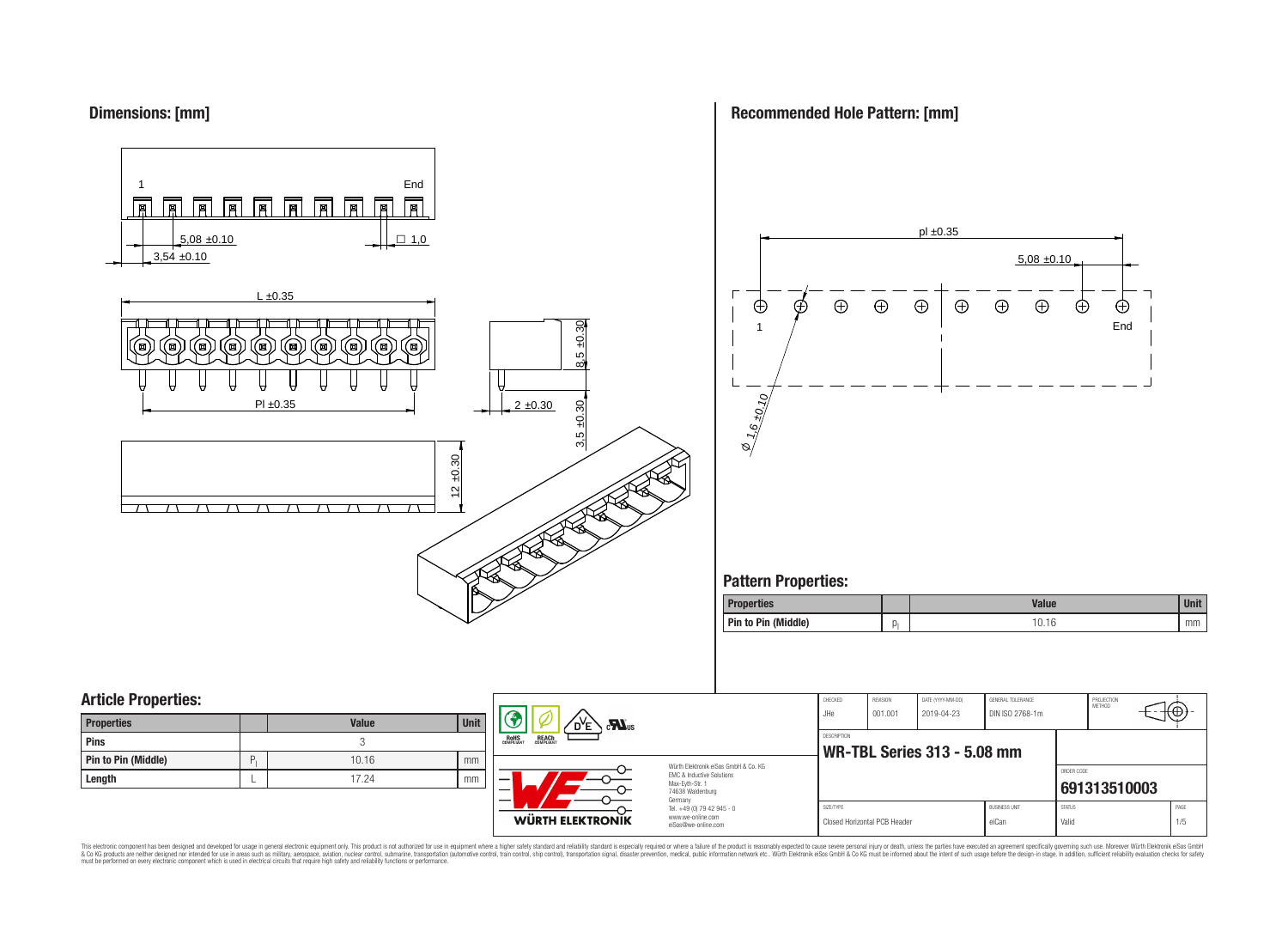# **Kind Properties:**

| Duon<br>แบร  | Volun |    |
|--------------|-------|----|
| <b>Pitch</b> | 5.08  | mm |

# **Material Properties:**

| <b>Insulator Material</b>            | <b>PA66</b>  |
|--------------------------------------|--------------|
| <b>Insulator Flammability Rating</b> | $UL94$ V-0   |
| <b>Insulator Color</b>               | Green        |
| <b>Contact Material</b>              | <b>Brass</b> |
| <b>Contact Plating</b>               | Tin          |

# **General Information:**

| Operating Temperature | $105$ °C<br>$\mathsf{U} \mathsf{D}$<br>$+\circ$ |
|-----------------------|-------------------------------------------------|
|-----------------------|-------------------------------------------------|

## **Electrical Properties:**

| <b>Properties</b>           |    | <b>Test conditions</b> | <b>Value</b> | Unit       | Tol.  |      |
|-----------------------------|----|------------------------|--------------|------------|-------|------|
|                             |    |                        | cULus        | <b>VDE</b> |       |      |
| <b>Rated Current</b>        | ΙR |                        | 20           | 20         | Α     |      |
| <b>Working Voltage</b>      |    |                        | 300          | 300        | V(AC) |      |
| <b>Withstanding Voltage</b> |    | min                    | 1600         | 2500       | V(AC) |      |
| <b>Contact Resistance</b>   | R  |                        | 20           | 20         | m(    | max. |

# **Certification:**

| <b>RoHS Approval</b>  | Compliant [ 2011/65/EU&2015/863 ]     |
|-----------------------|---------------------------------------|
| <b>REACh Approval</b> | Conform or declared [ (EC)1907/2006 ] |
| VDE Approval          | 40023195 [Model number 313]           |
| cULus Approval        | F315414                               |

## **Packaging Properties:**

| $\mathbf{M}$ <sub>us</sub><br>D <sup>y</sup> e |                                                                                                                                           | CHECKED<br>JHe | REVISION<br>001.001          | DATE (YYYY-MM-DD)<br>2019-04-23    | GENERAL TOLERANCE<br>DIN ISO 2768-1m |                        | PROJECTION<br>METHOD | ι₩          |
|------------------------------------------------|-------------------------------------------------------------------------------------------------------------------------------------------|----------------|------------------------------|------------------------------------|--------------------------------------|------------------------|----------------------|-------------|
| <b>ROHS</b><br><b>REACH</b><br>COMPLIANT       | Würth Elektronik eiSos GmbH & Co. KG<br>EMC & Inductive Solutions<br>-<br>Max-Eyth-Str. 1<br>$\overline{\phantom{0}}$<br>74638 Waldenburg |                |                              | <b>WR-TBL Series 313 - 5.08 mm</b> |                                      |                        |                      |             |
|                                                |                                                                                                                                           |                |                              |                                    |                                      | ORDER CODE             | 691313510003         |             |
| <b>WÜRTH ELEKTRONIK</b>                        | Germany<br>Tel. +49 (0) 79 42 945 - 0<br>www.we-online.com<br>eiSos@we-online.com                                                         | SIZE/TYPE      | Closed Horizontal PCB Header |                                    | <b>BUSINESS UNIT</b><br>eiCan        | <b>STATUS</b><br>Valid |                      | PAGE<br>2/5 |

This electronic component has been designed and developed for usage in general electronic equipment only. This product is not authorized for subserved requipment where a higher selection equipment where a higher selection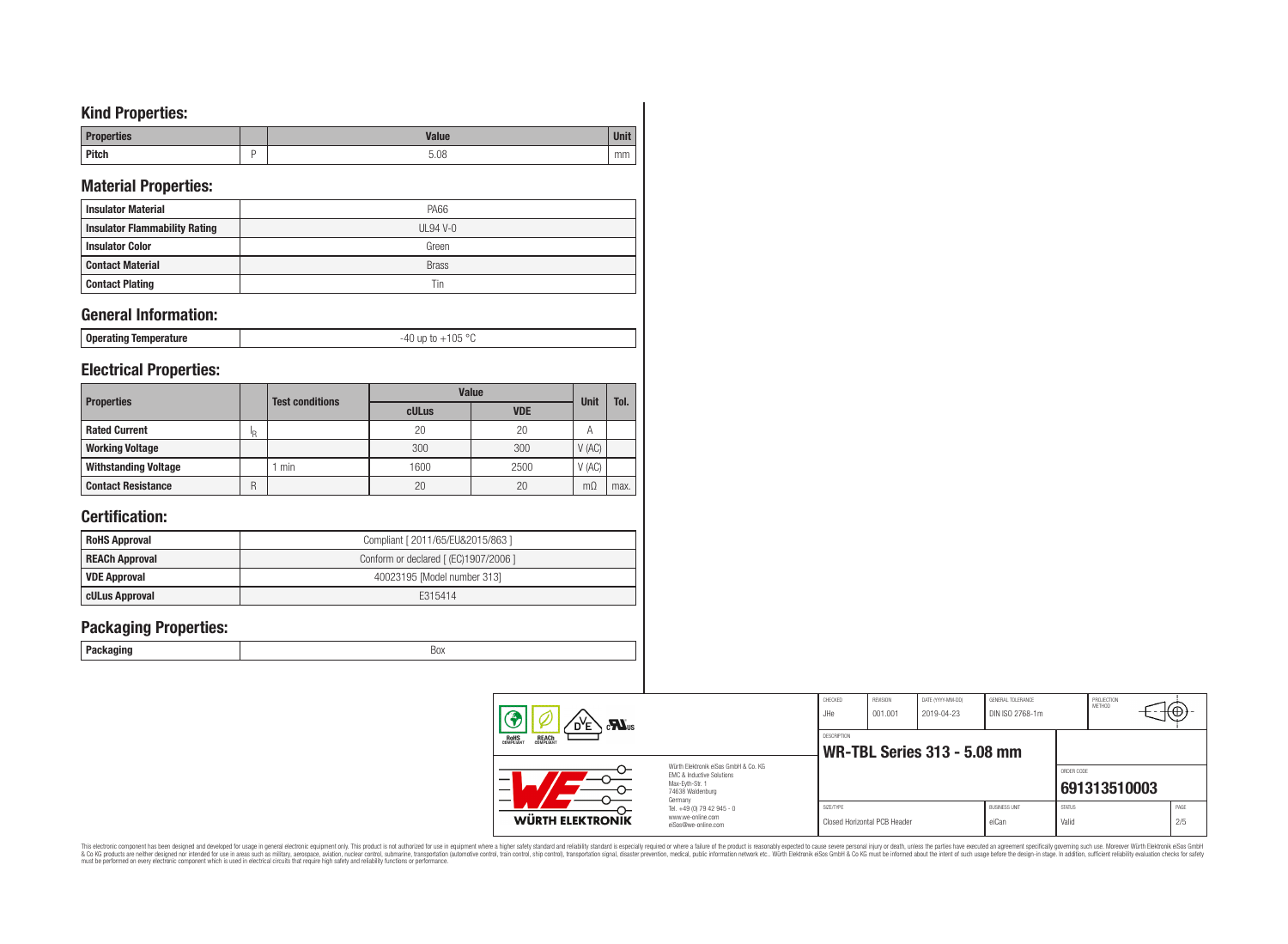# **Classification Wave Soldering Profile:**



----- min temperature procedure

----- max temperature procedure

# **Classification Wave Soldering Profile:**

| <b>Profile Feature</b>                             |                | <b>Pb-Free Assembly</b>                     | <b>Sn-Pb Assembly</b>                       |  |  |
|----------------------------------------------------|----------------|---------------------------------------------|---------------------------------------------|--|--|
| Preheat Temperature Min <sup>1)</sup>              | s min          | 100 °C                                      | 100 °C                                      |  |  |
| <b>Preheat Temperature Typical</b>                 | s typical      | 120 °C                                      | 120 °C                                      |  |  |
| <b>Preheat Temperature Max</b>                     | 's max         | 130 °C                                      | 130 °C                                      |  |  |
| Preheat Time $t_s$ from $T_{s min}$ to $T_{s max}$ | t <sub>s</sub> | 70 seconds                                  | 70 seconds                                  |  |  |
| Ramp-up Rate                                       | $\Delta T$     | 150 °C max.                                 | 150 $\degree$ C max.                        |  |  |
| <b>Peak Temperature</b>                            | $T_{n}$        | $250 °C - 260 °C$                           | $235 °C - 260 °C$                           |  |  |
| Time of actual peak temperature                    | ιp             | max. 10 seconds<br>max. 5 seconds each wave | max. 10 seconds<br>max. 5 seconds each wave |  |  |
| Ramp-down Rate, Min                                |                | $\sim$ 2 K/ second                          | $\sim$ 2 K/ second                          |  |  |
| Ramp-down Rate, Typical                            |                | $\sim$ 3.5 K/ second                        | $\sim$ 3.5 K/ second                        |  |  |
| Ramp-down Rate, Max                                |                | $\sim$ 5 K/ second                          | $\sim$ 5 K/ second                          |  |  |
| Time 25 $^{\circ}$ C to 25 $^{\circ}$ C            |                | 4 minutes                                   | 4 minutes                                   |  |  |

1) refer to EN61760-1:2006

refer to EN61760-1:2006

| $\sum_{\mathbf{u}}$                                                                                                |                                                                                   | CHECKED<br>JHe | REVISION<br>001.001          | DATE (YYYY-MM-DD)<br>2019-04-23 | GENERAL TOLERANCE<br>DIN ISO 2768-1m |                        | PROJECTION<br>METHOD |  | tΨ          |
|--------------------------------------------------------------------------------------------------------------------|-----------------------------------------------------------------------------------|----------------|------------------------------|---------------------------------|--------------------------------------|------------------------|----------------------|--|-------------|
| <b>ROHS</b><br>REACH                                                                                               |                                                                                   | DESCRIPTION    |                              | WR-TBL Series 313 - 5.08 mm     |                                      |                        |                      |  |             |
| Würth Elektronik eiSos GmbH & Co. KG<br>EMC & Inductive Solutions<br>–<br>Max-Evth-Str. 1<br>_<br>74638 Waldenburg |                                                                                   |                |                              |                                 |                                      | ORDER CODE             | 691313510003         |  |             |
| <b>WÜRTH ELEKTRONIK</b>                                                                                            | Germany<br>Tel. +49 (0) 79 42 945 - 0<br>www.we-online.com<br>eiSos@we-online.com | SIZE/TYPE      | Closed Horizontal PCB Header |                                 | <b>BUSINESS UNIT</b><br>eiCan        | <b>STATUS</b><br>Valid |                      |  | PAGE<br>3/5 |

This electronic component has been designed and developed for usage in general electronic equipment only. This product is not authorized for subserved requipment where a higher selection equipment where a higher selection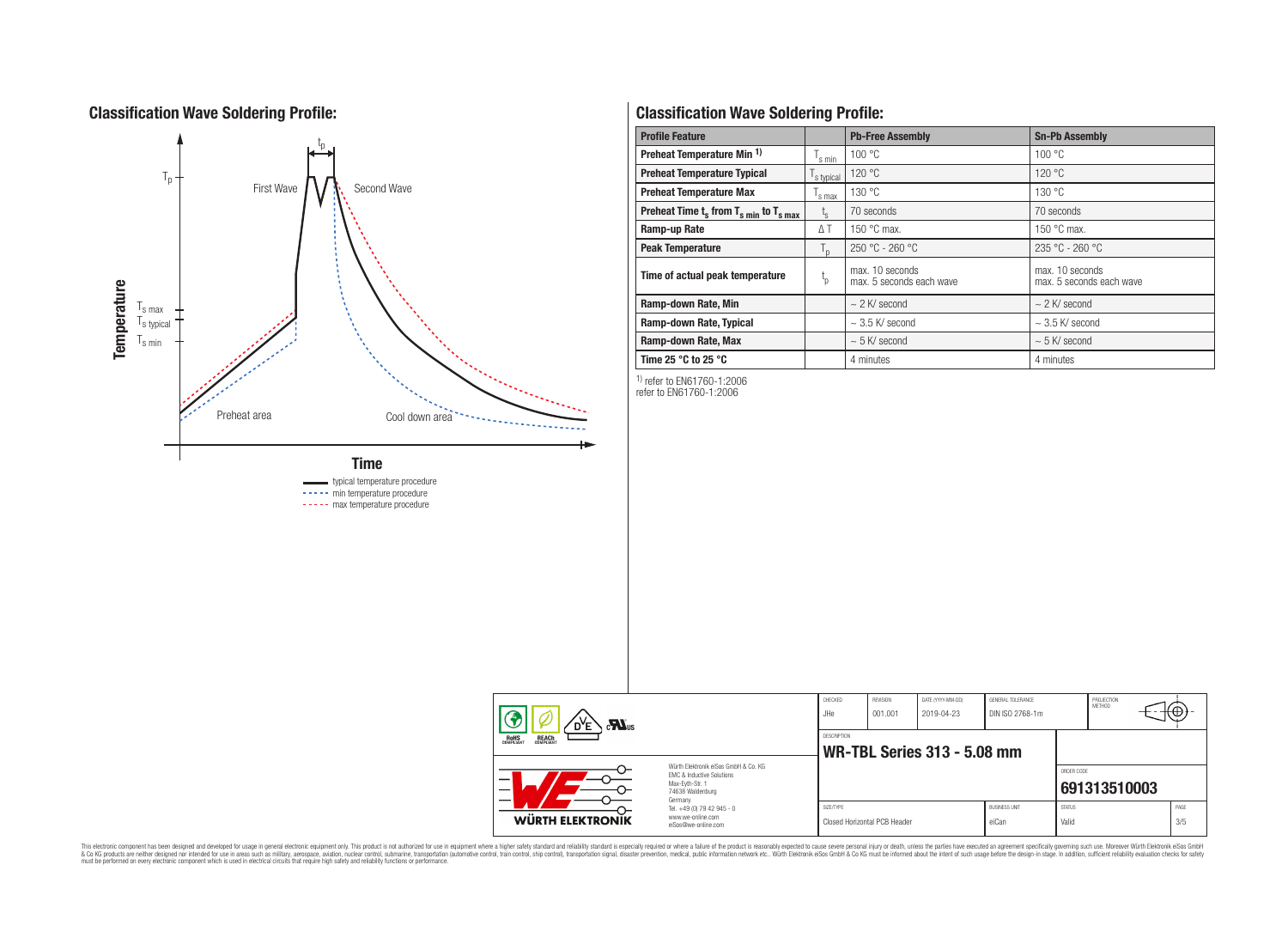# **Cautions and Warnings:**

## **The following conditions apply to all goods within the product services of the Connectors of Würth Elektronik eiSos GmbH & Co. KG:**

### **General:**

- This electronic component is designed and developed with the intention for use in general electronics equipment.
- Before incorporating the components into any equipment in the field such as military, aerospace, aviation, nuclear control, submarine, transportation, (automotive control, train control, ship control), transportation signal, disaster prevention, medical, public information network etc. where higher safety and reliability are especially required or if there is possibility of direct damage or injury to human body, Wurth Elektronik must be asked for a written approval.
- In addition, even electronic component in general electronic equipment, when used in electrical circuits that require high safety, reliability functions or performance, the sufficient reliability evaluation-check for the safety must be performed by the user before usage.
- The connector is designed and manufactured to be used within the datasheet specified values.
- Do not use the connector outside the datasheet specifications.
- Prevent any damage or scratches on the connector, especially on the actuator.
- Direct mechanical impact to the product shall be prevented (e.g overlapping of the PCB's).
- The responsibility for the applicability of the customer specific products and use in a particular customer design is always within the authority of the customer. All technical specification for standard products do also apply to customer specific products.
- Würth Elektronik products are qualified according to international standards which are listed into each product reliability report.All products characteristics are therefore given according to results obtained throughout these detailed test protocols. May any product characteristic be qualified by the customer, out of given Würth Elektronik specifications, Würth Elektronik cannot ensure its validity and sustainability over time.
- The Connectors are designed to be used along with Würth Elektronik counterparts and tools. Würth Elektronik cannot insure the reliability of these components while being used with other products.

### **Product Specific:**

#### Soldering:

- The solder profile must comply with the Würth Elektronik technical soldering specification, otherwise this will void the warranty.
- Other soldering methods are not verified and have to be validated by the customer at his own risk.

#### Cleaning and Washing:

- Parts are not constructed for washing, so washing can cause malfunction afterwards.
- Cleaning agent that are used to clean the customer applications might damage or change the characteristics of the component, body, pins and termination.
- Please do not submerse our washable products into water or cleaning agents or put them in locations exposed to water completely.
- When cleaning by hand (brushing), please do not use excessive force on our connectors to avoid malfunction afterwards, because customer could deform function relevant areas.
- We recommended a solution without organic acid (preserve the plating against corrosion) volatile, without residues and compatible with the plastic.
- We recommend to perform tests and to let a part in immersion in the solution 8 to 12 hours and see if there is a degradation.

#### Storage Conditions:

• The Connectors are considered MSL1 into closed original packaging and are not subject to storage time limits regarding the moisture sensivity but all products shall be used before the end of the period of 12 months based on the products date code, if not 100% solderability can't be warranted.

#### Handling:

- Do not repeatedly operate the connector with excessive force. It may damage or deforms the contact dome which results in malfunction.
- In the case a product requires particular handling precautions, in addition to the general recommendations mentioned here before, these will appear on the product datasheet.

| $\mathbf{M}$ us<br>Έ                           |                                                                                                                     | CHECKED<br>JHe     | REVISION<br>001.001          | DATE (YYYY-MM-DD)<br>2019-04-23    | GENERAL TOLERANCE<br>DIN ISO 2768-1m |                        | PROJECTION<br><b>METHOD</b> | ιťΨ         |
|------------------------------------------------|---------------------------------------------------------------------------------------------------------------------|--------------------|------------------------------|------------------------------------|--------------------------------------|------------------------|-----------------------------|-------------|
| <b>REACH</b><br>COMPLIANT<br>ROHS<br>COMPLIANT |                                                                                                                     | <b>DESCRIPTION</b> |                              | <b>WR-TBL Series 313 - 5.08 mm</b> |                                      |                        |                             |             |
|                                                | Würth Flektronik eiSos GmbH & Co. KG<br>EMC & Inductive Solutions<br>Max-Evth-Str. 1<br>74638 Waldenburg<br>Germany |                    |                              |                                    |                                      | ORDER CODE             | 691313510003                |             |
| <b>WÜRTH ELEKTRONIK</b>                        | Tel. +49 (0) 79 42 945 - 0<br>www.we-online.com<br>eiSos@we-online.com                                              | SIZE/TYPE          | Closed Horizontal PCB Header |                                    | <b>BUSINESS UNIT</b><br>eiCan        | <b>STATUS</b><br>Valid |                             | PAGE<br>4/5 |

This electronic component has been designed and developed for usage in general electronic equipment only. This product is not authorized for use in equipment where a higher safety standard and reliability standard si espec & Ook product a label and the membed of the seasuch as marked and as which such a membed and the such assume that income in the seasuch and the simulation and the such assume that include to the such a membed and the such